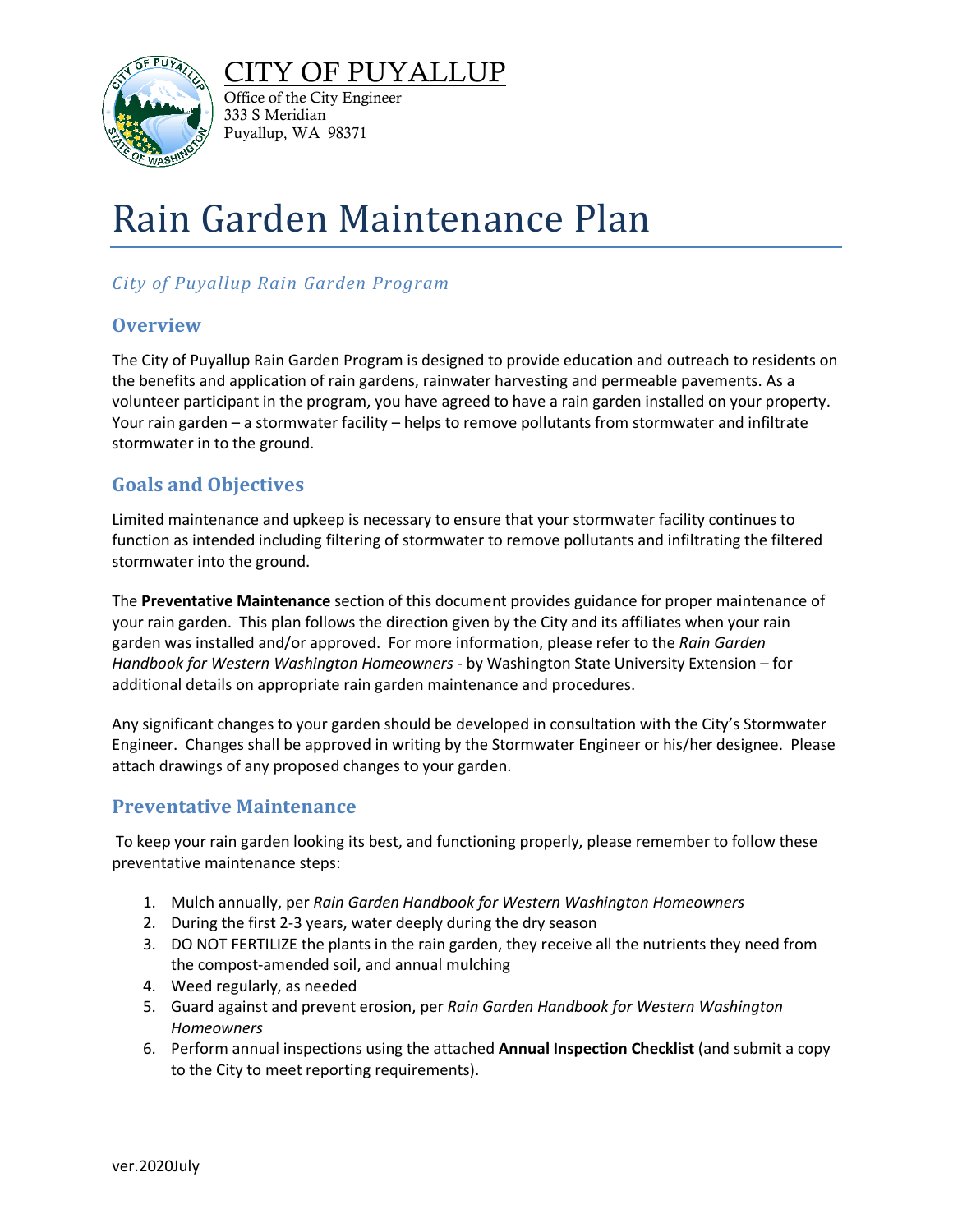

### TY OF PUYALLUP

Office of the City Engineer 333 S Meridian Puyallup, WA 98371

#### **Reporting Requirements**

To ensure proper maintenance and adherence to the aforementioned Plan, you are required to submit a completed copy of the attached **Rain Garden Annual Inspection Checklist** to the City of Puyallup annually. Completed forms and requested attachments can be mailed to the above address, or emailed to the City at: [pmarrinan@puyallupwa.gov.](mailto:pmarrinan@puyallupwa.gov)

Along with the checklist, please include a current picture(s) of your rain garden. Include as many or few pictures necessary to show:

- Entire garden
- Inflow (where downspout enters garden)
- Outflow (rocky area opposite end from inflow)
- Plants

#### **Attachments**

**Rain Garden Inspection Checklist**, for use with annual reporting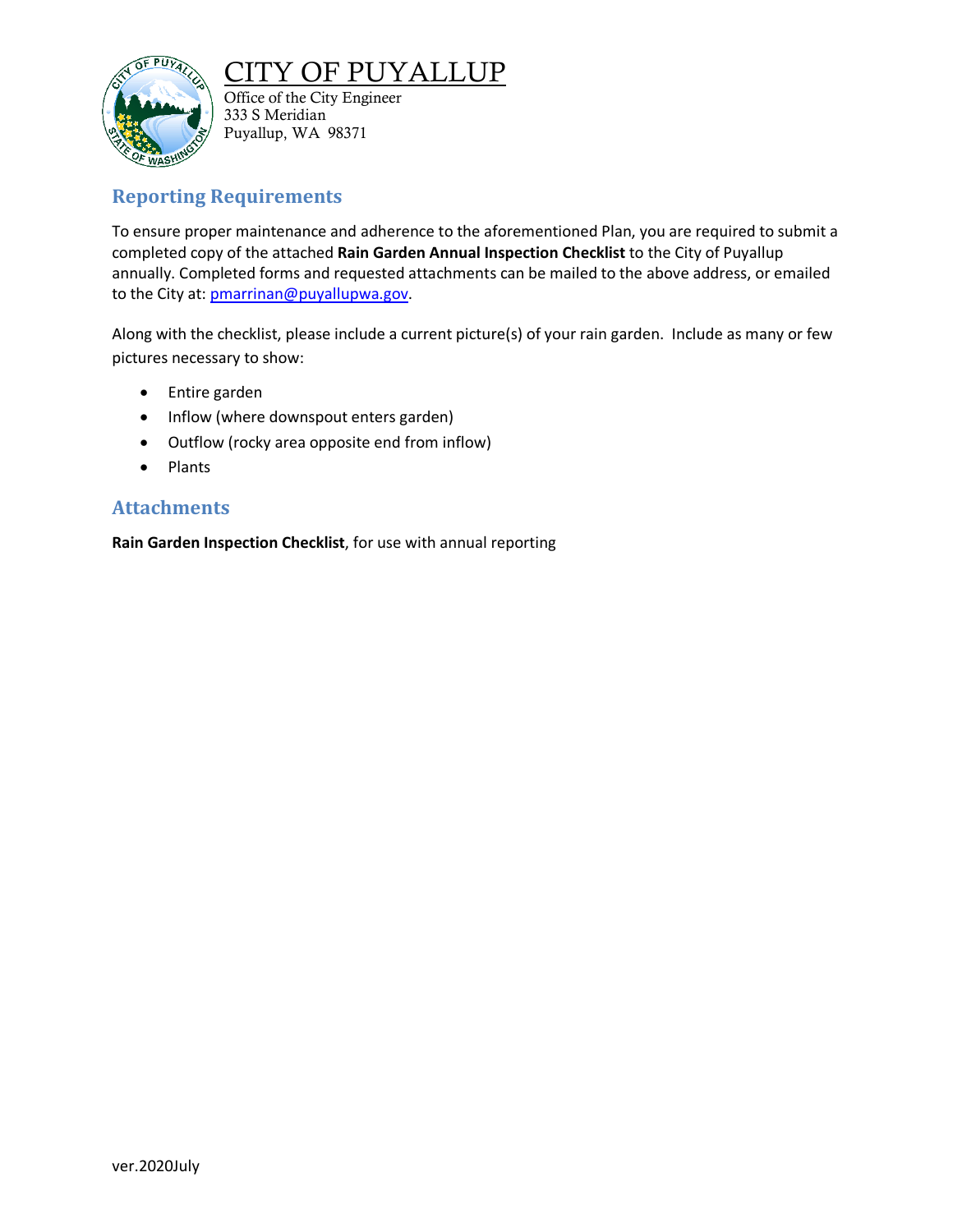

## OF PUYALLUP

333 South Meridian

Complete this form and submit it to the Private Stormwater Program Inspector at the address above, or email to: [pmarrinan@puyallupwa.gov.](mailto:pmarrinan@ci.puyallup.wa.us) Include photographs of the rain garden as discussed in the Reporting Requirements section of the Maintenance Plan.

| <b>Property Information</b> |                    |
|-----------------------------|--------------------|
| Property Owner:             | Phone:             |
|                             |                    |
| <b>Street Address:</b>      | City, State & Zip: |
|                             |                    |
| Email:                      |                    |

|    | <b>Rain Garden Inspection Checklist</b>                                                 |  | <b>Comments</b> |
|----|-----------------------------------------------------------------------------------------|--|-----------------|
| 1. | Have you removed any stray trash, litter, or yard waste<br>from your rain garden?       |  |                 |
| 2. | Have any plants failed or died this year?                                               |  |                 |
| 3. | If so, what type(s) of plants have you used (or do you<br>plan to use) to replace them? |  |                 |
| 4. | Is the plant composition still following the approved<br>plans?                         |  |                 |
| 5. | Is there any evidence of erosion, or soil being washed<br>away in your garden?          |  |                 |